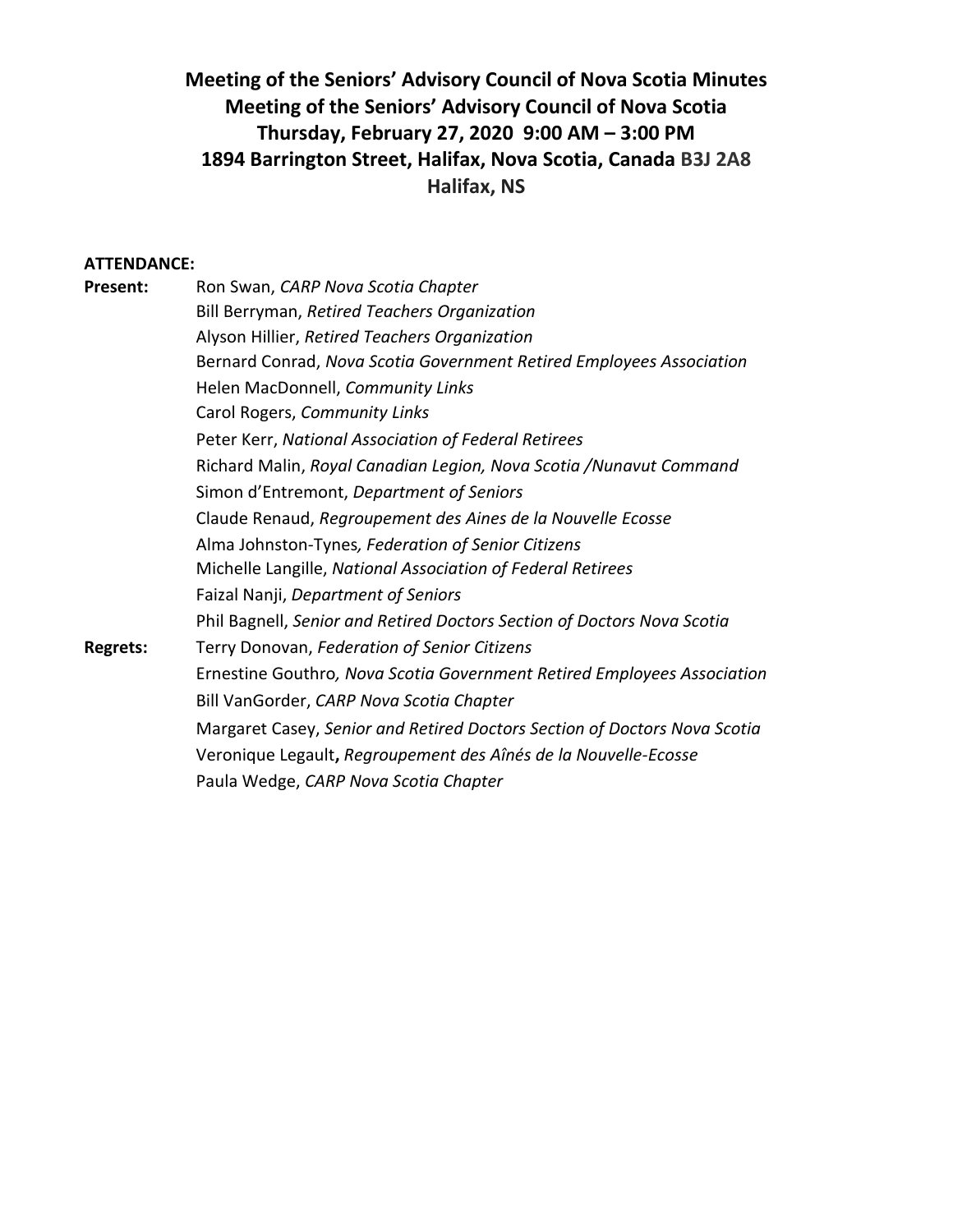**Welcome and Call to Order:** Bill B. called the meeting to order.

**Additions/Adoption of the Agenda:** There were no additions to the agenda.

Moved by Claude Renaud, seconded by Bernie Conrad. MOTION CARRIED

### **Adoption of the January 23, 2020 Minutes:**

Moved by Alma Johnston-Tynes, seconded by Phil Bagnell MOTION CARRIED **Action Items** – Lyndsay to add Ron Swan to the attendees list from January meeting.

### **Business Arising from Minutes**

- A) Still waiting a response from Minister Delorey to the letter of January 26, 2020
- B) Faizal updated the group re: Bill Greenlaw meeting. Representatives from Volunteer NS will be present at March meeting.
- C) Bill updated the group on the NSHA Mental Health and Addictions Program Website with Helen as a follow up  $-500$  people have completed the survey.
- D) Bill updated the group on the Engaging Nova Scotia: Measuring What Happens Survey. Hoping to have Danny Graham come and speak to the group at a future time.
- E) Peter sent information on Jennie Herbins' address to the Department of Seniors. Bill updated the group on the Deprescribing Network and hoping to have Dr. Cheryl Smith come and speak to the group in March.

### **Treasurer's Report**

Claude updated the group. No change in balance. The three signing officers were asked to go to the Government Employees Credit Union office and sign documents to allow Claude to write cheques.

## **Update from the Department of Seniors**

**SHIFT 2.0**: Simon updated the group. He hopes to have a formal presentation to the group soon. Communities, Cultures and Heritage is getting money for, "Let's Get Moving". Social Innovation Lab has extended funding for a fifth cohort.

**Silver Economy Summit:** Will take place in May 19<sup>th</sup> and 20<sup>th</sup>, 2020 at Acadia University. Deputy Minister agreed to fund accommodation and travel for some members to attend.

**Age-Friendly Recognition Program:** Launch will be in early March with an in-person event to follow at some point.

**Federal/provincial/territorial Ministers of Seniors Forum:** Bill updated the group regarding Elizabeth Haggart's presentation in January.

Bill passed out a hardcopy of the NSCC Middleton program which inspires a provincial rollout of the community-based seniors' day program at NSCC campuses.

Deputy Minister and Bill spoke on Budget 2020-2021 which was provided at the Budget "Lockup" on February 25, 2020.

# **Nova Scotia Federation of Municipalities All Party Committee on Capped Property Tax Assessment Program**

Ron provided information on his presentation to the All-Party Committee on January 30, 2020.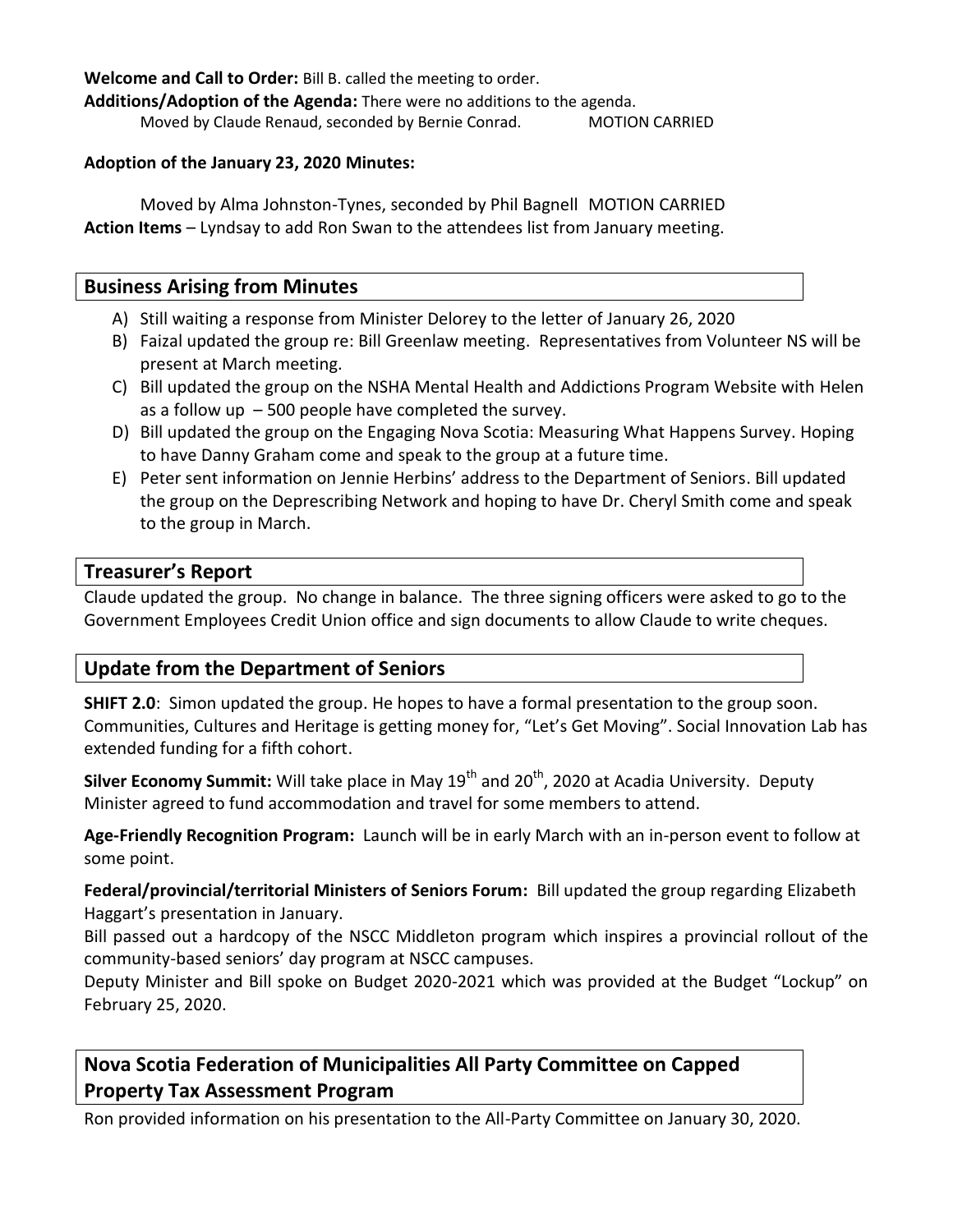Council members wish to have guest speakers provide information on the pros and cons of removing the CAP before formulating an opinion on behalf of Council members.

*Action:* Bill will write a letter to the Minister of Municipal Affairs, and Ron will provide some background information to Bill.

## **Request from Barb Adams, PC Critic for Seniors, Home Care and Long-Term Care**

The Council members agreed not to meet with Barb Adams as the group is an advisory body to the provincial government and could be in conflict if meeting members of the opposition parties.

### **Non-employee Statement of Expenses**

Faizal and Lyndsay gave brief update on why the finance department requires original receipts for expenses. The Department of Seniors will cover the cost of postage when expenses are mailed in.

## **Alzheimer Awareness Breakfast January 30, 2020**

Alma reported that over 300 people attended the very informative breakfast. Guest speakers were Dr. Chris MacKnight, Head of the Division of Geriatric Medicine; Marilyn Taylor, a Board Member living with dementia and Dr. Wanda MacDonald, Manager of Alzheimer Services in Nova Scotia. Dr. MacKnight emphasized the need for early detection and care following the diagnosis. Marilyn spoke on the Charter of Rights and Freedoms for persons living with Alzheimer Disease. Dr. MacDonald provided information and programs that are available to the public by the Alzheimer Society and indicated there are eight caregivers centres in HRM.

## **NS Department of Justice on-line survey for family property law**

Bill reminded members that this survey was looking for feedback on how family property is divided at the end of marriage or registered domestic partnership.

### **Food costs impacting seniors**

Peter and Richard spoke on how large grocery stores are pricing goods that are discriminatory for seniors' needs and habits. A guest speaker on the Mobile Food Market will be invited to speak at a future meeting.

### **Meeting with Federal Minister of Seniors Deb Schulte**

Bill spoke to the Minister on February 11, 2020 on a National Senior Strategy. She indicated government is working on a Dementia Strategy, which is coming into place. Bill also spoke about those who want to continue working beyond 65, rural transportation, recreational programs for seniors and retirement income.

### **Script Talk Audible Prescription Labels**

Bill spoke to this and passed out a document. Ron spoke on the program provided by the Sobey pharmacies and provided documents for the Council members.